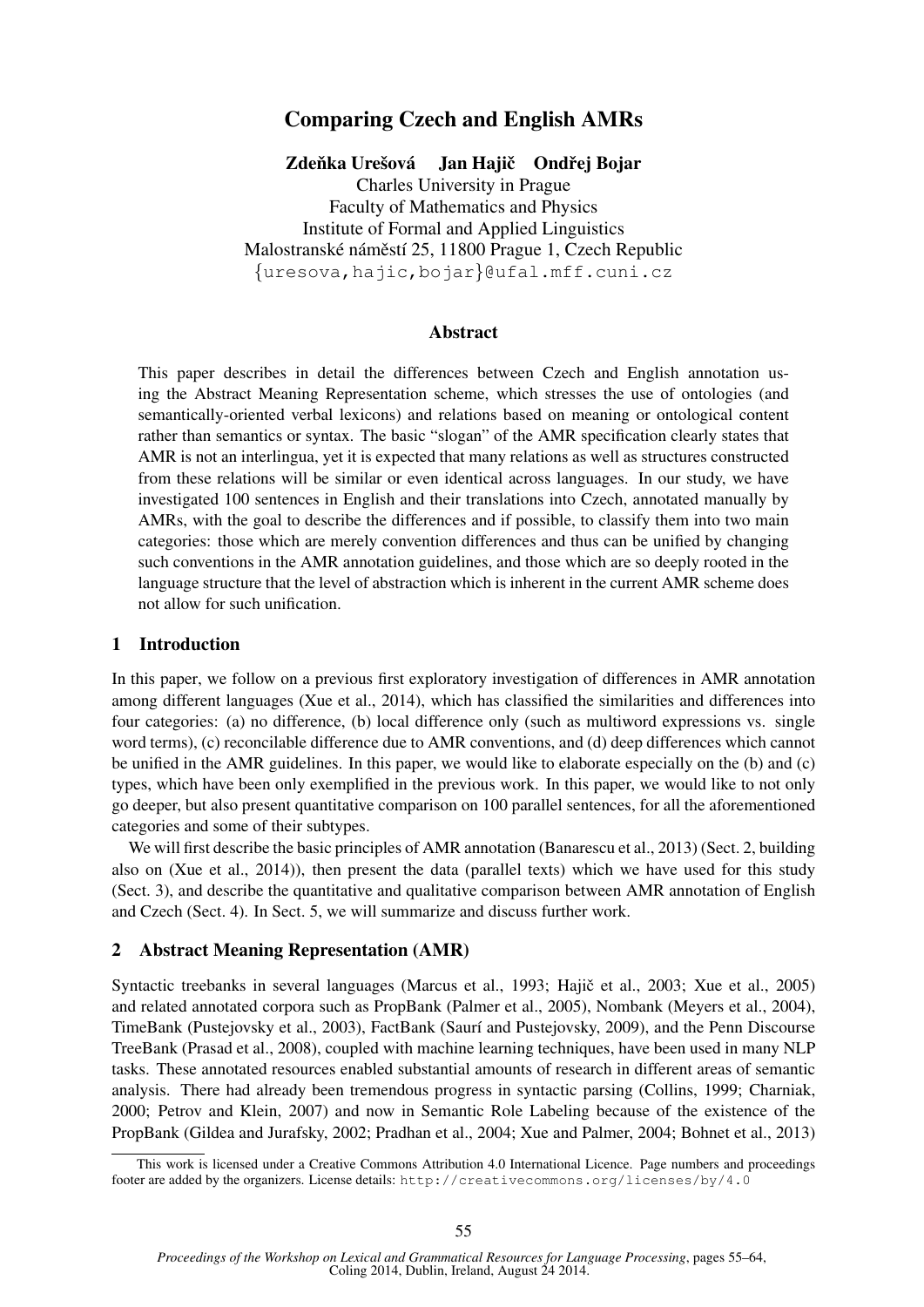and similar resources in other languages (Hajič et al., 2009), and TimeBank has fueled much research in the area of temporal analysis.

There have been efforts to create a unified representation which would cover at least a whole sentence, or even a continuous text (Hajič et al., 2003; Srikumar and Roth, 2013), and currently the Abstract Meaning Representation represents an attempt to provide a common ground for truly semantic and fully covering annotation representation.

An Abstract Meaning Representation is a rooted, directional and labeled graph that represents the meaning of a sentence and it abstracts away from such syntactic notions as word category (verbs and nouns), word order, morphological variation etc. Instead, it focuses on semantic relations between concepts and makes heavy use of predicate-argument structures as defined in PropBank (for English). As a result, the word order in the sentence is considered to be of little relevance to the meaning representation and is not necessarily maintained in the AMR. In addition, many function words (determiners, prepositions) that do not contribute to meaning and are not explicitly represented in AMR, except for the semantic relations they express. Readers are referred to Baranescu et al. (2013) for a complete description of  $AMR$ <sup>1</sup>



Figure 1: AMR annotation of the sentence *"This infatuation with city living truly baffles me."*

An example of an AMR-annotated sentence can be seen in Fig. 1. The predicate of the sentence (*baffle*) becomes the root of the annotation graph, with a reference to the correct sense  $\text{baffle}-01$  as found in PropBank frame files for baffle; PropBank frame files play the role of an ontology of events. Arguments of predicates, again as described in the PropBank frames, become the substitutes for roles of the "who did what to whom" interpretation - in the example sentence, *infatuation* - marked as ARG0 - is the thing that baffles someone (the ARG1), i.e. *me* (the author of the text) in this case. This "baffling" is further modified by *"truly"*, and marked simply as a modifier, the semantics of which is fully represented by the word true itself. The agent (*infatuation*) has to be further restricted - it is the *"infatuation with city living"* which baffles the author - not just any infatuation. This is represented by the relation topic assigned to the edge between infatuation and live-01 in the AMR graph, and the "living" (sense  $\text{live}-01$ ) is further restricted by the location mentioned in the sentence, namely city. Finally, the modifier this is kept in, since it is needed for reference to previous text, where the "infatuation" has been first mentioned.

While the graphical representation in Fig. 1 is simplified in that it does not show the AMR's crucial instance-of relations explicitly as edges in the AMR graph, Fig. 2 shows the native underlying "bracketed" textual representation of the same tree, where the main nodes (i.e. those shown visibly in Fig. 1) are *mentions*, and the labels baffle-01, true, live-01, city etc. represent *links to external ontologies*. These links are currently represented only by these strings, or by links to PropBank

 $1$ This paragraph as well as the two preceding ones are taken over (and slightly adapted) from the introductory sections of a previous paper on this topic presented at LREC and co-authored by us (Xue et al., 2014); we share the same AMR formalism and data.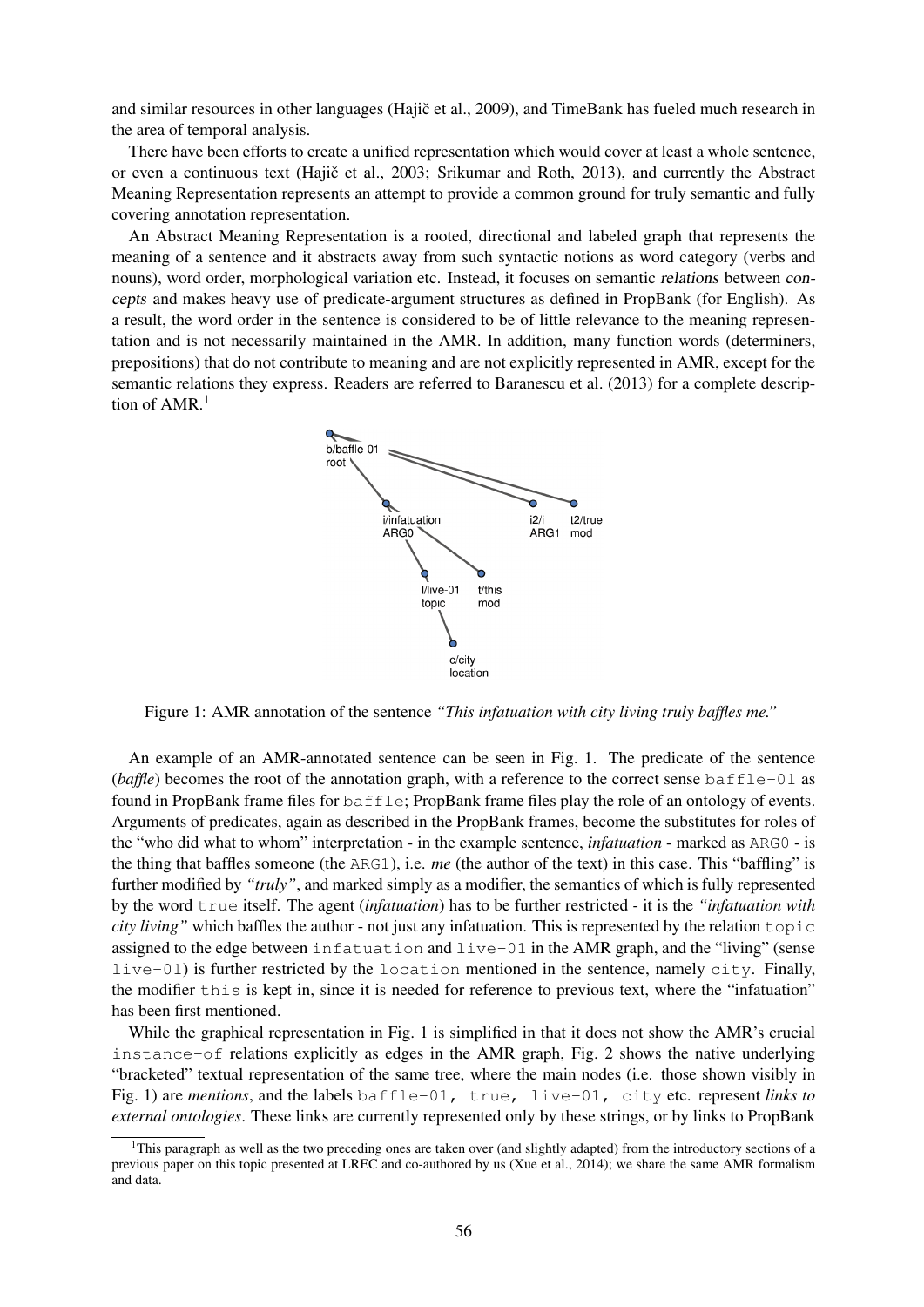files for events. In the future, these links will be *wikified*, i.e. for concepts described in an external ontology, such as Wikipedia, they will be linked to it. The single- or two-letter "indexes" are in fact the labels (IDs) of the mentions, and they also serve for (co-)reference purposes; the slash ('/') is a shortcut for the instance-of relation.

```
(b / baffle-01
 :ARG0 (i / infatuation
       :topic (l / live-01
             :location (c / city))
       : mod (t / this))
:ARG1 (i2 / i)
:mod (t2 / true))
```
Figure 2: Textual form of the AMR annotation of the sentence *"This infatuation with city living truly baffles me."*

In Czech, the event ontology has been approximated by the Czech valency dictionary, PDT-Vallex (Hajič et al., 2003), (Urešová, 2009), (Urešová and Pajas, 2009), (Urešová, 2006). No wikification of non-event nodes has been attempted yet; this is a continuing work, as it is for English.

# 3 The Data

We have drawn on a blog on Virginia road construction, taken from the WB part of the Penn Treebank. These sentences have already been annotated using AMRs, and also translated to Czech<sup>2</sup> and subsequently AMR-annotated. The English text has 1676 word and punctuation tokens (using the Penn Treebank style tokenization), and its annotated AMR representation contains 1231 nodes (not counting the instance-of nodes as separate nodes). The Czech version is a result of manually doubly-translated English original, which has been mutually checked and then one (slightly corrected) translation has been used for annotation. The Czech text has a total of 1563 tokens and its AMR representation contains 1215 nodes (again, not counting the instance-of nodes as separate nodes).

The data, once annotated, have been converted to a graph and in such a form presented to a linguist familiar with the AMR style annotation, to study and extract statistics for this comparison study. Fig. 3 shows such a side-by-side graphs for English and Czech AMR for the example parallel sentences.

# 4 The Comparison

# 4.1 Quantitative Comparison

In the first pass, we have concentrated on marking and counting the following phenomena:

- structural identity: sentences with identical structure have been marked as being structurally the same, even if some relation (edge) labels have been different
- structural differences: no. of structural differences have been noted in cases where one or more (sub)parts of the AMR graph differ between the two languages
- local difference only: out of the above, certain differences have been marked as "local only" for example, if a multiword expression annotated as several nodes in one language corresponds to a single node in the other language
- relation differences: for each sentence, number of differences in relational labels has been counted
- reference differences: number of different references to an external ontology (or assumed differences in case no link to such an ontology was actually present in the annotation).

 $2^2$ ...and Chinese, but that was not used for this study.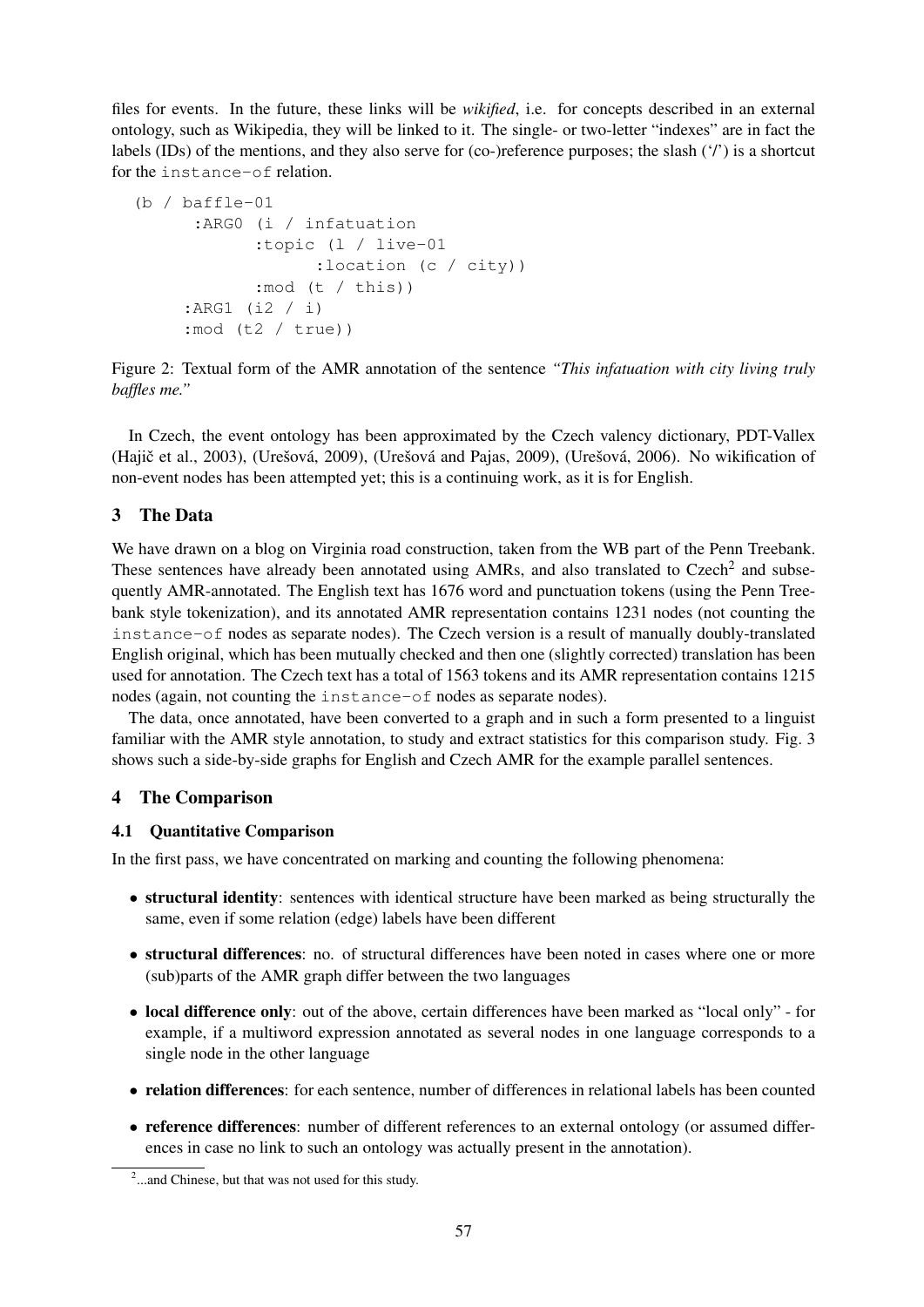

Figure 3: AMR annotation of the sentence *"This infatuation with city living truly baffles me."* and its translation to Czech (*"Tohle/this poblouznění/infatuation bydlením/living-INSTR v/in městském/city-like stylu/style me/me po ˇ rˇad/still mate/baffles." ´* )

It is obvious that we could have observed also other types of differences, but at this point, we wanted to have at least an idea how many differences exist in our approx. 1500-token sample. The resulting figures are summarized in Table 1.<sup>3</sup>

| Same         | Different          | Local difference   | Relation         | Reference        |
|--------------|--------------------|--------------------|------------------|------------------|
| structure    | substructures      | only               | differences      | differences      |
| $29$ (sents) | 193 (subgraphs)    | 92 (subgraphs)     | $331 \pmod{e}$   | 37 (nodes)       |
| of 100       | of approx. $800^2$ | of 193 (all diffs) | of 1215 Cz nodes | of 1215 Cz nodes |
| 29%          | approx. 25 $\%^2$  | 47.7 $\%$          | $27.2\%$         | 3.0 $%$          |

Table 1: Number and percentages of differences in the annotated data

The number of truly identically annotated sentences (including relation labeling) was only four, two of which has been interjective "sentences" at the beginning of the document ("Braaawk!"). On the other hand, 18 additional sentences would be structurally identical (on top of the 29) if local differences were disregarded, bringing the (unlabeled sentence identity) total to 47, or almost half of the data (47=29+18).

# 4.2 Analysis of Differences

The main goal of this study is to analyze differences in the annotation for the two languages, Czech and English, and determine if a reconciliation of the annotation is possible or not (and for what reason it is / it is not). Based on the above quantitative analysis, we have concentrated on relation labeling differences due their high proportion, and on structural differences due to their heterogeneous nature. The differences in reference annotation are small, but this is due to the lack of full referential annotation (it has been done for events, but only assumed for other types of entities due to the lack of ontology, or better to say due to the lack of "wikification" annotation in both languages), rather than due to high agreement. We will come back to this once wikification of the annotation is finished.

<sup>3</sup> Structural differences are hard to quantify exactly, since the base is difficult to define; it is part of future work.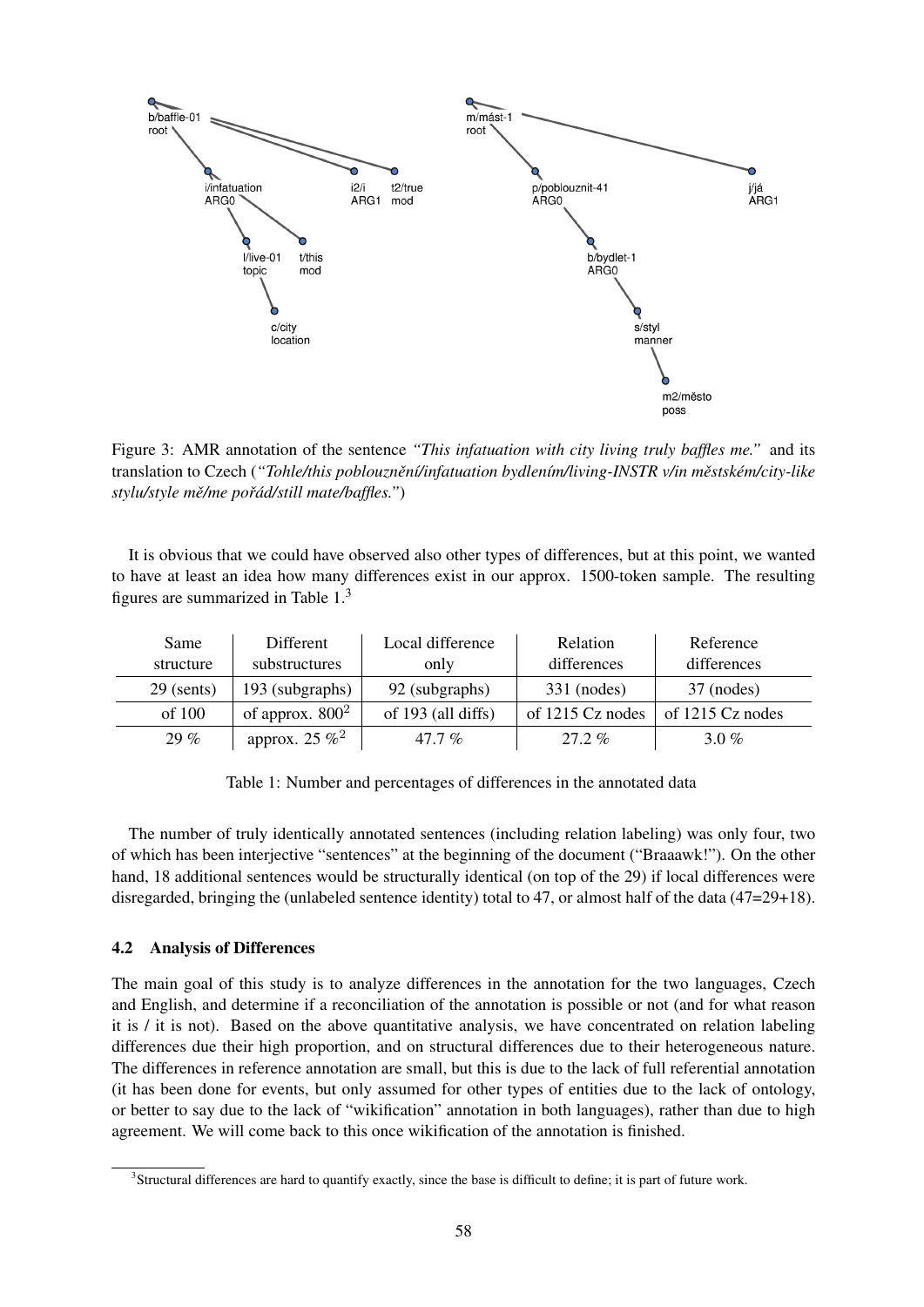#### 4.3 Differences in Relation Labeling

The differences in function labeling should be taken with a grain of salt. The crucial question is what should count as a difference in relation labeling if the structure differs - should this be automatically counted as a difference, or not at all? In the figures summarized in Table 1, we have taken a middle ground: if the structural difference implied a change in labeling by itself, we have not counted that difference in order not to "penalize" the sentence annotation twice.

More detailed inspection of relation labeling differences, which appear to be relatively frequent at more than 1/4th of all nodes in the annotation, revealed that the by far most frequent mismatch is caused by different argument labeling for events.<sup>4</sup> While for most purely transitive verbs there is a complete match, for most other there is a discrepancy due to the attempted semanticization of PDT-Vallex argument labels ADDR (addressee), EFF (effect) and ORIG (origin), while PropBank simply continues to number arguments of corresponding verbs consecutively (for example, *I thought there is.ARG1 ...* vs. *Myslel/I-thought jsem, že/that tam/there je.ARG3←EFF/is ...*). The concept of "shifting" in PDT-Vallex, which compulsorily fills the first two arguments on syntactic grounds as  $ACT(ARG0)$  and  $PATH(RGI)$ is another source of differences. Furthermore, PropBank leaves out ARG0 e.g. for unaccusative verbs (for example *The window.ARG1 broke* vs. *Okno.ARG0*←*ACT/window se/itself rozbilo/broke.*). Finally, some differences are due to some arguments not being considered arguments at all in the other language, in which case some other AMR label is used instead (for example, *We could have spent 400M.ARG3 ... elsewhere* vs. *... mohli/could utratit/spend 400M.extent ... jinde/elsewhere*).

These differences could possibly be consolidated (only) by carefully linking the two lexicons (with AMR guidelines intact). This is in fact being performed in another project (Sindlerova et al., 2014), but it is a daunting manual task, since the underlying theories behind PropBank and PDT-Vallex/EngVallex differ. However, one has to ask if it does make sense to do so, because with enough parallel data available, the mappings can be learned relatively easily: in most cases, no structural differences are involved and there will be a simple one-to-one mapping between the labels (conditioned on the particular verb sense).

#### 4.4 Structural Differences

Local differences can be safely ignored, since they will be in most cases resolved during the assumed process of wikification, i.e., linking to an ontology concept. For example, the abbreviation *VDOT* (Virginia Department of Transportation), which has to be (and was) translated into Czech in an explanatory way (otherwise the sentence would become not quite understandable, if only because of the real-world context). Without wikification, it could not be linked as a whole, and thus a subgraph has been created with the AMR-appropriate internal semantic relations in the translation (e.g. *Virginia.location*, etc.).

Certain differences, albeit "localized" into a small subtree (or subgraph) corresponding to a single node or another small subtree (subgraph), cannot be resolved by wikification of a different event ontology (than PropBank or PDT-Vallex). For example, light verb constructions or even certain modal or aspectual constructions could have a single verb equivalent resulting in two node vs. single node annotation: *get close* vs. *pribl ˇ ´ızit-se ˇ* , *make worse* vs. *zhorsit ˇ* , *take position (for sb)* vs. *zastavat-se ´* or *causing sprawl* vs. *roztahuje-se*.

Looking at the true structural differences, we have found that there are actually quite a few reasons for them to appear in the annotation. We will describe them in more detail below.

*Non-literal translation* is the primary reason for such differences.<sup>5</sup> For example, *destination* vs. *kam/where-to lide/people jezd ´ ´ı/drive* (Fig. 4), or *job center* vs. *m´ısto/place, kde/where pracuje/work hodně/many lidí/people*; these cases cannot be unified neither by changing the translation to a more literal one (because it would be strongly misleading in the given context, despite the fact that literal translation of both *destination* as well as *job center* does exist in Czech), neither by changing the guidelines, since the level of abstraction of AMR does not call for a unification of such concepts. Sometimes, non-literal

<sup>&</sup>lt;sup>4</sup>The Czech PDT-Vallex argument labels have been mapped to PropBank labels as follows: ACT  $\rightarrow$  ARG0, PAT  $\rightarrow$  ARG1, ADDR  $\rightarrow$  ARG2, EFF  $\rightarrow$  ARG3 and ORIG  $\rightarrow$  ARG4.

<sup>5</sup>This includes also cases of truly wrong translation, stemming of translator's misunderstanding of the facts behind the sentence. This has been found fairly often only after we studied the differences in depth, since a superficial reading and standard translation revision procedure did not help.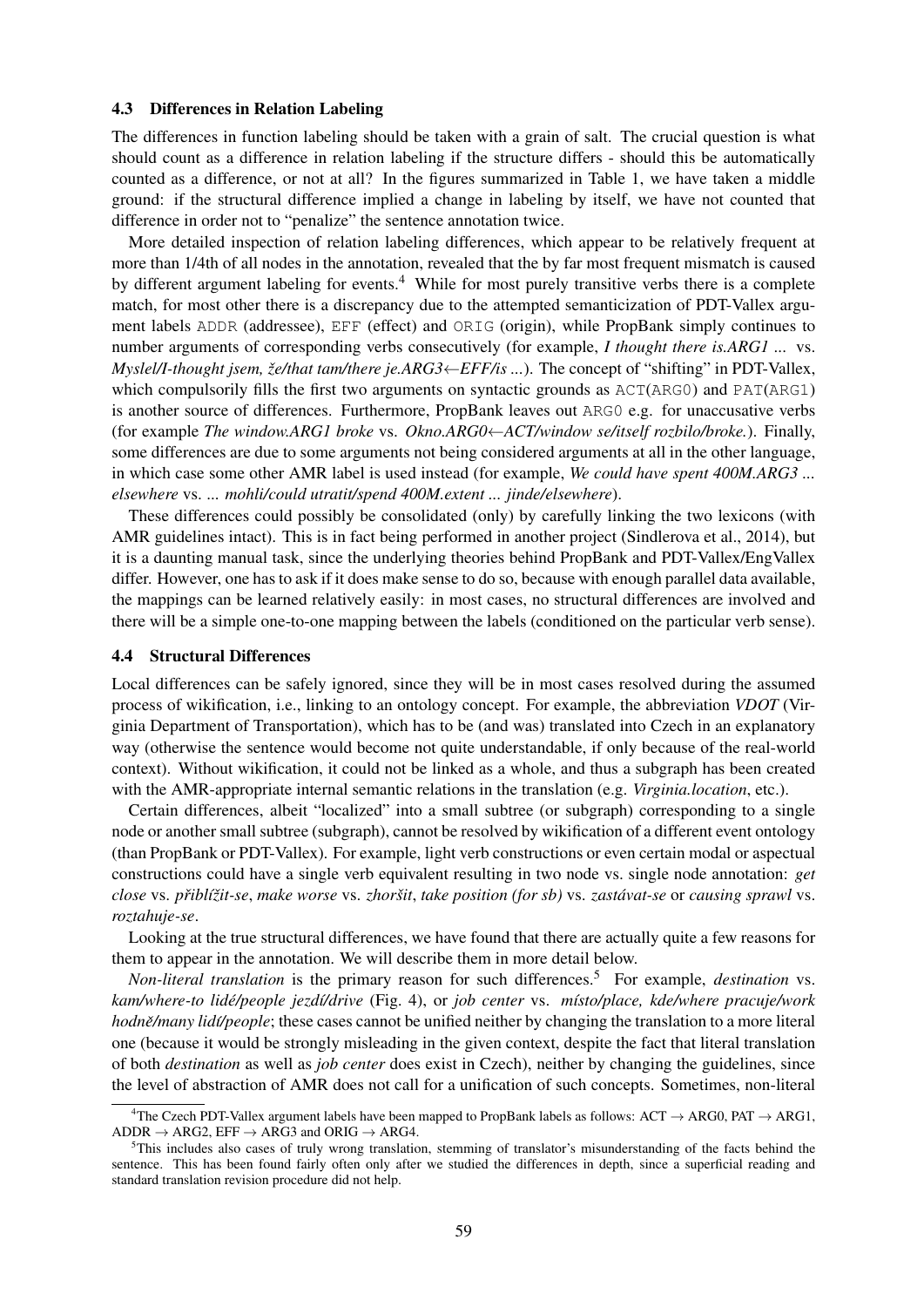translation is forced upon the translation because no word-for-word translation exists, such as in *in the aggregate*, which has to be translated using an extra clause *z/from celkoveho/overall pohledu/view to/it ´ je/is tak/so, ze/that ... ˇ* (Fig. 5).



Figure 4: AMR structural difference: *destination* vs. *kam/where-to lidé/people jezdí/drive* 

*Phraseological differences and idioms* form another large group of differences between the two languages. The possibility of changing the translation is even more remote than in the above case, even if we had the chance: the provided translation is actually the correct and perfect one. The reason for different annotation lies in the AMR scheme, which does not go that far to require "unified" annotation in such cases where the idiom or specific phrase cannot be linked to the external ontology as a single unit. For example, English "I don't see any point" is translated as "nema/not-have smysl/purpose", and despite the fact that have-purpose-91 is a specific event reference in English (and has been used in the annotation), the verb "see" still remains annotated as a separate event node, which is not the case in Czech, since no "seeing" is expressed in the sentence and it could hardly be asked for in the guidelines to be inserted. Similarly, *I commute back and forth* has been translated simply as *doj* $i\zeta$ *iam/commute*, which is semantically perfectly equivalent but the *back and forth* has been kept in the English annotation, because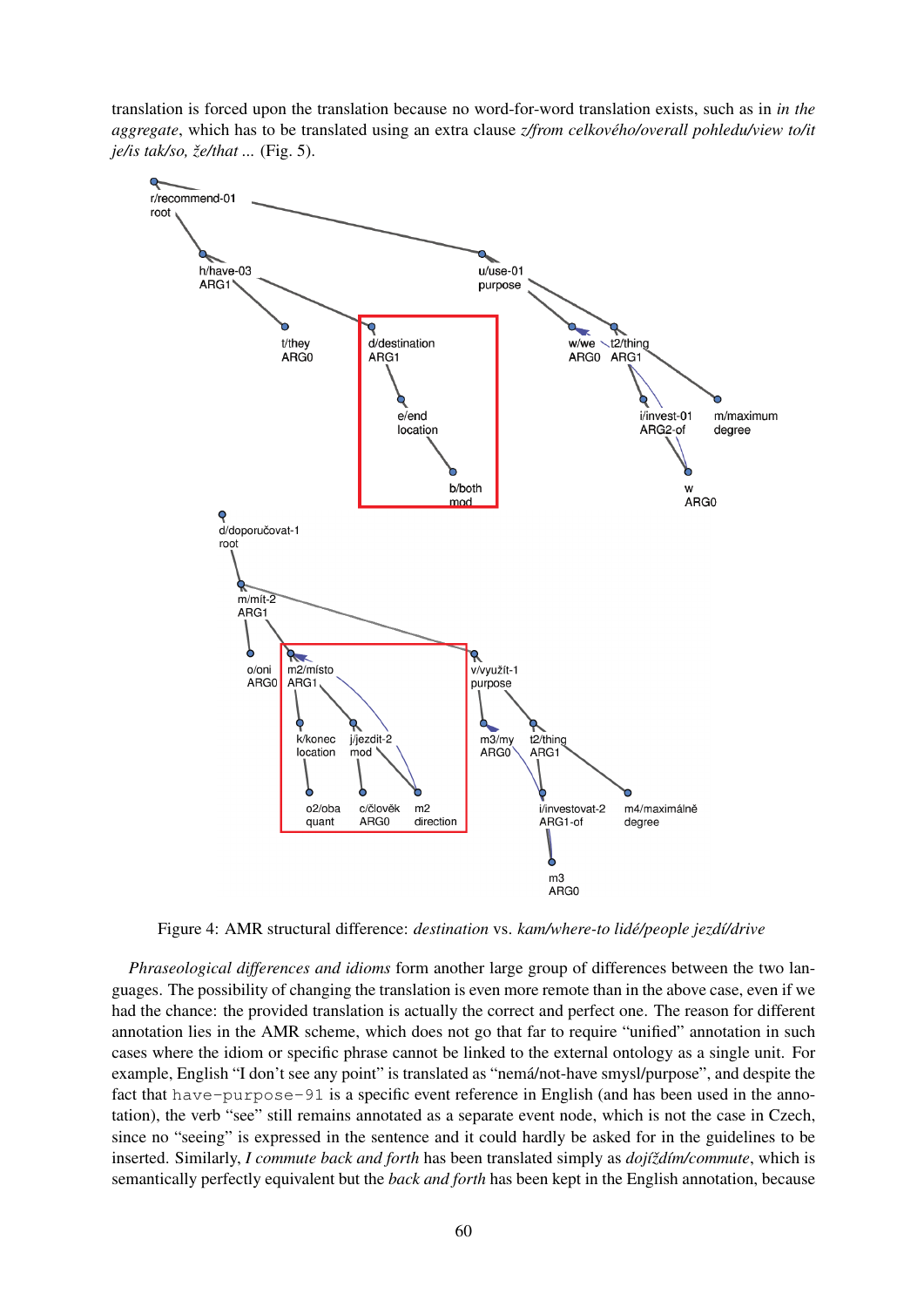

Figure 5: AMR structural difference: *in the aggregate* vs. *z/from celkoveho/overall pohledu/view to/it ´ je/is tak/so, ze/that ... ˇ*

deleting it was (probably) considered loss of information. It is only the confrontation with the translation to a different language when one realizes that with just a little more abstraction, the annotation could have been structurally the same (by keeping only the *commute* node in in the English annotation).<sup>6</sup>

*Translation by interpretation* is typically discouraged in translation school education, but sometimes it is necessary to use it for smooth understanding of the translated text. Often, such interpretation results in different AMR annotation. For example, *Virginia centrist* has been translated as *středový/centrist volič/voter [z/from Virginie/Virginia]*, because without the extra word *volič*, the literal translation of *centrist* would not be understandable correctly in this context (Fig. 6). Similarly, *a 55mph zone* vs. *zona/zone s/with omezen ´ ´ım/restriction na/to 55 mph* (added word *omezen´ım/restriction*), or *traffic* vs. *dopravn´ı/traffic zacpa/jam ´* .

*Convention differences* are inherent in many annotation schemes, and we have found them in AMR

<sup>&</sup>lt;sup>6</sup>One could perhaps also argue that *adding* the equivalent of *back and forth* to the Czech translation would unify the translation, too; however, adding its literal equivalent in Czech *tam a zpět* would be considered superfluous and unnatural by Czech speakers.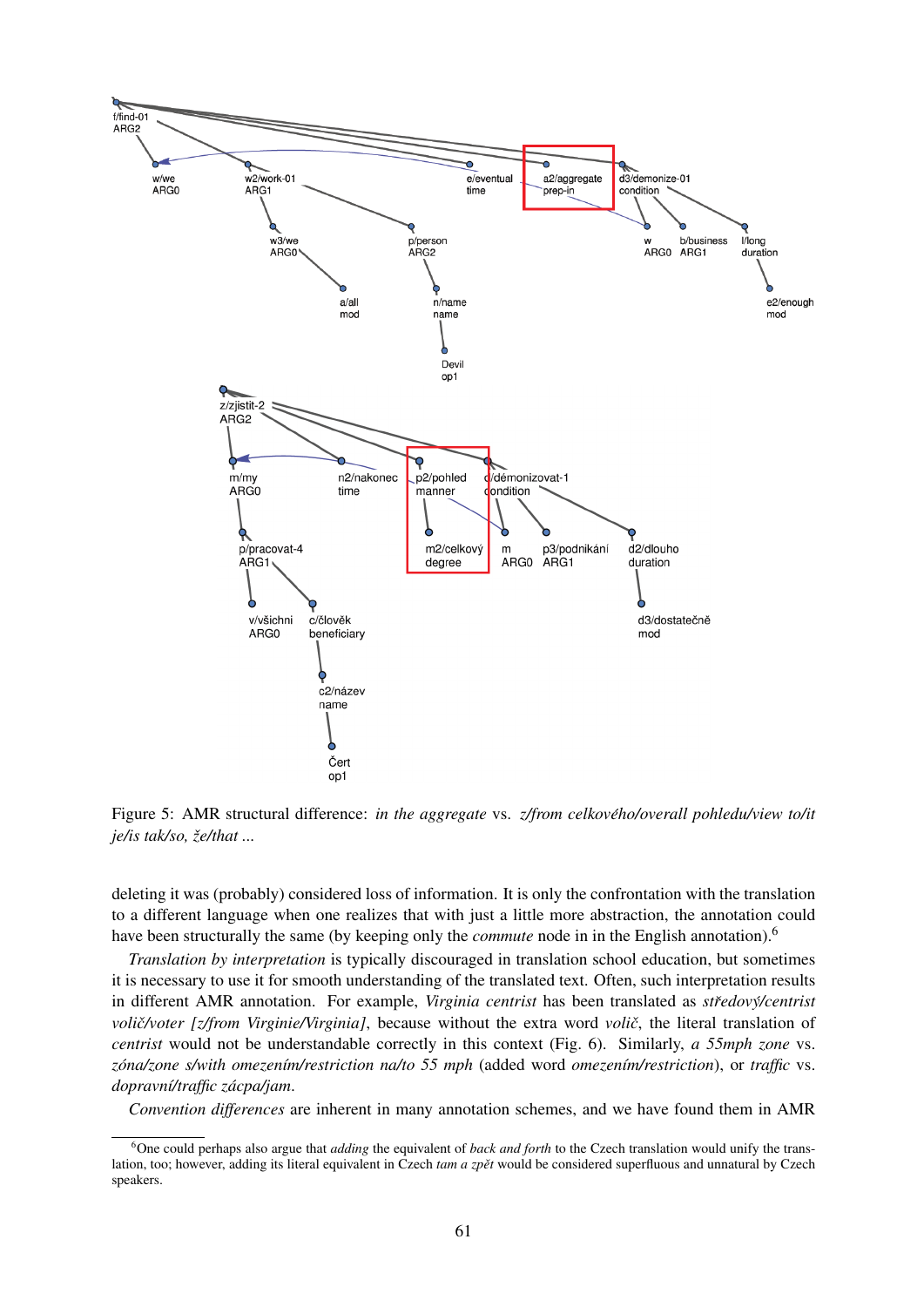



Figure 6: AMR structural difference: *Virginia Centrist* vs. *stredov ˇ y/centrist voli ´ c/voter [z/from Virginie/Virginia] ˇ*

Figure 7: AMR convention difference: *auditor* as a single node vs. person, who audits

guidelines, too. Often, they were related to the use of ARG-of vs. keeping the nominalization as a single node. For example, for *auditor*, translated quite literally as *auditor* into Czech, has been annotated as "a person, who audits" in English while in the Czech AMR structure, there is a single node (Fig. 7) labeled as auditor (which undoubtedly will be correctly linked to some ontology entry after such linkage/wikification is complete). These differences might be harder to consolidate, since such conventions are very difficult to create proper guidelines for, especially across languages. No ontology (whether for events or objects) will be complete either (to base the decisions on a particular ontology content).

#### 5 Conclusions and Future Work

We have investigated differences in the annotation of parallel texts using the Abstract Meaning Representation scheme, on approx. 1500 words of English-Czech corpus (100 sentences). We found and counted the number of identities and four types of differences (structural, structural local, relational, and referential), and exemplified them to see if a reconciliation (either by possibly changing the translation, the guidelines, or the annotation itself) is possible.

This is a work in progress. Substantial amount of work remains. We will have to use larger data, multiple annotation (interannotator agreement on English was relatively low and we expect to be the case on Czech, too, once two annotators start annotating the same sentences), and we would also have to actually suggest changes in the guidelines or their conventions, and to test them also on substantial amounts of data.

The immediate extension of this work will cover wikification, i.e. the linking of all nodes in the AMR representation of our dataset to some ontology: events are already covered, internally defined relations are already annotated, too (such as named entity types, dates, quantities, etc.), but external links remain to be added. We will not only use Wikipedia (as the term "wikification" might suggest), but we will extend this idea also to other sources, such as DBpedia or BabelNet, keeping all links in parallel if possible. This should allow for deep comparison of the two languages also content-wise. We should then be able to better answer the question of annotation unification which does depend on these links rather than on the annotation guidelines themselves.

Parallel AMR-annotated data will be used at the JHU 2014 Summer Workshop, where technology for AMR-based parsing, generation and possibly also MT will be developed, allowing also technological insight into the AMR scheme across languages.

#### Acknowledgements

This work was supported by the grant GP13-03351P of the Grant Agency of the Czech Republic, projects LH12093 and LM2010013 of the Ministry of Education, Youth and Sports of the CR, the project AMALACH funded by the Ministy of Culture of the CR (DF12P01OVV022) and the EU FP7 project 610516 "OTLeap". It has been using language resources distributed by the LINDAT/CLARIN<sup>7</sup> project of the Ministry of Education, Youth and Sports of the Czech Republic (project LM2010013).

 $^{7}$ http://lindat.cz, resource used: http://hdl.handle.net/11858/00-097C-0000-0023-4338-F, also at http://lindat.mff.cuni.cz/services/PDT-Vallex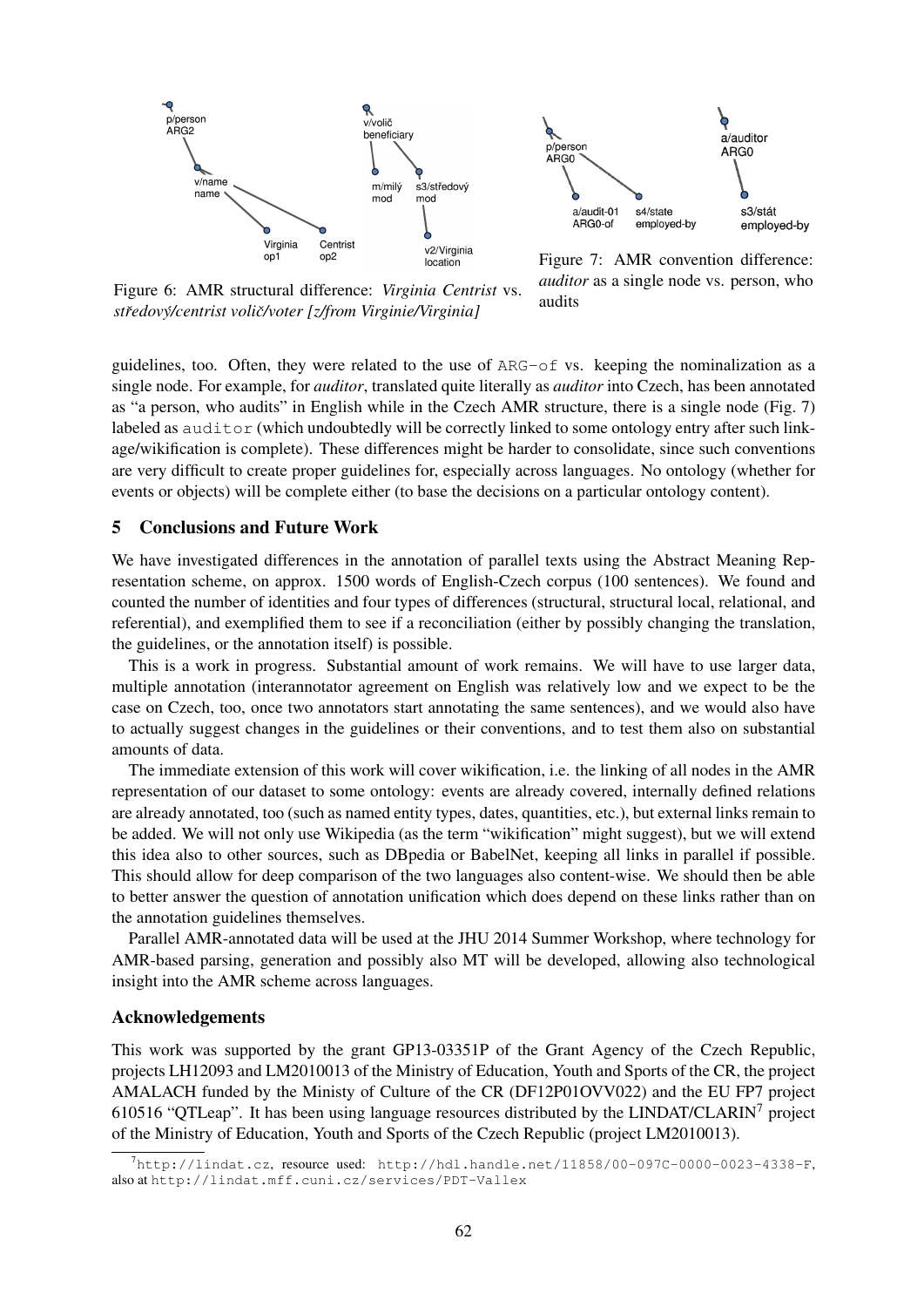#### References

- L. Banarescu, C. Bonial, S. Cai, M. Georgescu, K. Griffitt, U. Hermjakob, K. Knight, P. Koehn, M. Palmer, and N. Schneider. 2013. Abstract Meaning Representation for Sembanking. In *Proceedings of the 7th Linguistic Annotation Workshop*, Sophia, Bulgaria.
- Bernd Bohnet, Joakim Nivre, Igor Boguslavsky, Richard Farkas, Filip Ginter, and Jan Hajič. 2013. Joint morphological and syntactic analysis for richly inflected languages. *Transactions of the Association for Computational Linguistics*, 1:415–428.
- Eugene Charniak. 2000. A maximum-entropy-inspired parser. In *Proceedings of the 1st North American chapter of the Association for Computational Linguistics conference*, pages 132–139. Association for Computational Linguistics.
- Michael Collins. 1999. *Head-driven Statistical Models for Natural Language Parsing*. Ph.D. thesis, University of Pennsylvania.
- Daniel Gildea and Daniel Jurafsky. 2002. Automatic labeling of semantic roles. *Computational linguistics*, 28(3):245–288.
- Jan Hajič, Jarmila Panevová, Zdeňka Urešová, Alevtina Bémová, Veronika Kolářová, and Petr Pajas. 2003. PDT-VALLEX: Creating a Large-coverage Valency Lexicon for Treebank Annotation. In *Proceedings of The Second Workshop on Treebanks and Linguistic Theories*, volume 9 of *Mathematical Modeling in Physics, Engineering and Cognitive Sciences, pages 57–68. Växjö University Press, November 14–15, 2003.*
- Jan Hajič, Massimiliano Ciaramita, Richard Johansson, Daisuke Kawahara, Maria Martí, Lluís Màrquez, Adam Meyers, Joakim Nivre, Sebastian Padó, Jan Štěpánek, Pavel Straňák, Mihai Surdeanu, Nianwen Xue, and Yi Zhang. 2009. The CoNLL-2009 Shared Task: Syntactic and Semantic Dependencies in Multiple Languages. In Jan Hajič, editor, *Proceedings of the Thirteenth Conference on Computational Natural Language Learning (CoNLL): Shared Task*, pages 1–18, Boulder, CO, USA. Association for Computational Linguistics.
- Jan Hajič, Alena Böhmová, Eva Hajicová, and Barbora Hladká. 2003. The Prague Dependency Treebank: A Three Level Annotation Scenario. In Anne Abeillé, editor, *Treebanks: Building and Using Annotated Corpora*. Kluwer Academic Publishers.
- Mitchell P. Marcus, Beatrice Santorini, and Mary Ann Marcinkiewicz. 1993. Building a large annotated corpus of english: The penn treebank. *Computational Linguistics*, 19(2):313–330.
- A. Meyers, R. Reeves, C. Macleod, R. Szekely, V. Zielinska, B. Young, and R. Grishman. 2004. The NomBank Project: An Interim Report. In *Proceedings of the NAACL/HLT Workshop on Frontiers in Corpus Annotation*, pages 24–31, Boston, Massachusetts.
- Martha Palmer, Daniel Gildea, and Paul Kingsbury. 2005. The Proposition Bank: An annotated corpus of semantic roles. *Computational Linguistics*, 31(1):71–106.
- Slav Petrov and Dan Klein. 2007. Improved inference for unlexicalized parsing. In *HLT-NAACL*, pages 404–411.
- Sameer S Pradhan, Wayne Ward, Kadri Hacioglu, James H Martin, and Daniel Jurafsky. 2004. Shallow semantic parsing using support vector machines. In *HLT-NAACL*, pages 233–240.
- Rashmi Prasad, Nikhil Dinesh, Alan Lee, Eleni Miltsakaki, Livio Robaldo, Aravind Joshi, and Bonnie Webber. 2008. The Penn Discourse Treebank 2.0. In *Proceedings of the 6th International Conference on Language Resources and Evaluation (LREC 2008)*, Marrakech, Morocco.
- James Pustejovsky, Patrick Hanks, Roser Saur´ı, Andrew See, David Day, Lisa Ferro, Robert Gaizauskas, Marcia Lazo, Andrea Setzer, and Beth Sundheim. 2003. The TimeBank Corpus. *Corpus Linguistics*, pages 647–656.
- Roser Saurí and James Pustejovsky. 2009. Factbank: a corpus annotated with event factuality. *Language resources and evaluation*, 43(3):227–268.
- Jana Sindlerova, Zdenka Uresova, and Eva Fucikova. 2014. Resources in Conflict: A Bilingual Valency Lexicon vs. a Bilingual Treebank vs. a Linguistic Theory. In Nicoletta Calzolari (Conference Chair), Khalid Choukri, Thierry Declerck, Hrafn Loftsson, Bente Maegaard, Joseph Mariani, Asuncion Moreno, Jan Odijk, and Stelios Piperidis, editors, *Proceedings of the Ninth International Conference on Language Resources and Evaluation (LREC'14)*, pages 2490–2494, Reykjavik, Iceland, May 26-31. European Language Resources Association (ELRA).